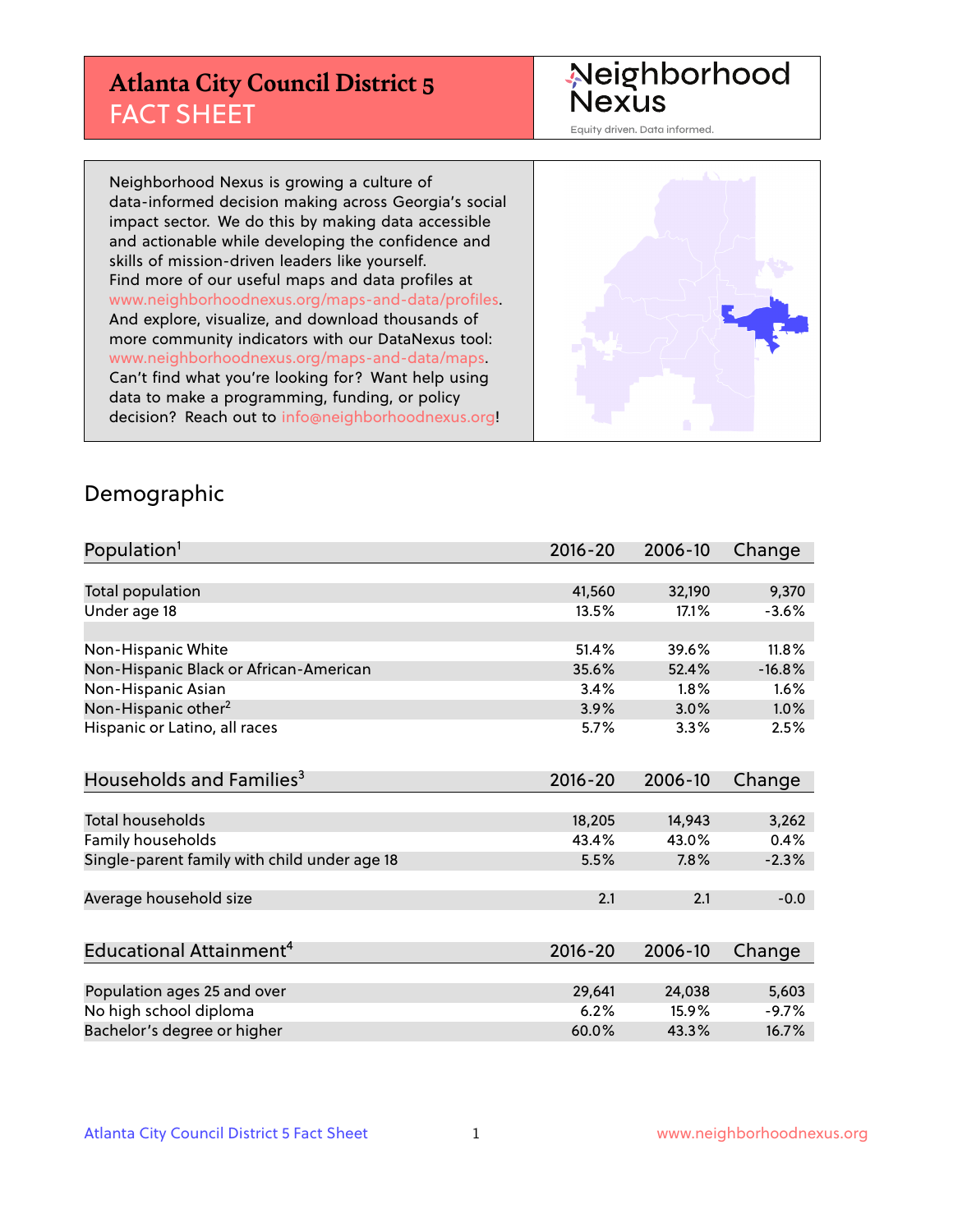# Change Measures, continued...

| Employment <sup>5</sup>                            | $2016 - 20$     | 2006-10         | Change            |
|----------------------------------------------------|-----------------|-----------------|-------------------|
|                                                    |                 |                 |                   |
| Total workers residing in district                 | 19,884          | 15,616<br>27.2% | 4,268<br>$-13.4%$ |
| Workers with earnings \$1250/month or less         | 13.8%           |                 |                   |
| Workers with earnings \$1251/month to \$3333/month | 23.3%           | 46.4%           | $-23.0%$          |
| Workers with earnings greater than \$3333/month    | 62.8%           | 26.4%           | 36.4%             |
| Total jobs located in district                     | 33,852          | 18,346          | 15,506            |
| Jobs with earnings \$1250/month or less            | 21.5%           | 23.8%           | $-2.3%$           |
| Jobs with earnings \$1251/month to \$3333/month    | 28.0%           | 40.6%           | $-12.7%$          |
| Jobs with earnings greater than \$3333/month       | 50.6%           | 35.6%           | 15.0%             |
|                                                    |                 |                 |                   |
| Jobs/workers ratio                                 | 1.7             | 1.2             | 0.5               |
|                                                    |                 |                 |                   |
| Income and Poverty <sup>6</sup>                    | 2016-20         | 2006-10         | Change            |
|                                                    |                 |                 |                   |
| Median household income                            | \$84,189        | \$46,434        | \$37,755          |
| Population for whom poverty status is determined   | 37,862          | 31,964          | 5,898             |
| Population below poverty                           | 12.9%           | 22.5%           | $-9.6%$           |
|                                                    |                 |                 |                   |
| Housing <sup>7</sup>                               | $2016 - 20$     | 2006-10         | Change            |
|                                                    |                 |                 |                   |
| Total housing units                                | 20,418          | 18,194          | 2,224             |
| Occupied housing units                             | 89.2%           | 82.1%           | 7.0%              |
| Vacant housing units                               | 10.8%           | 17.9%           | $-7.0%$           |
| Occupied housing units                             |                 |                 |                   |
|                                                    | 18,205<br>54.9% | 14,943<br>57.5% | 3,262<br>$-2.7%$  |
| Owner occupied housing units                       |                 |                 |                   |
| Renter occupied housing units                      | 45.1%           | 42.5%           | 2.7%              |
| Access to a Vehicle <sup>8</sup>                   | $2016 - 20$     | 2006-10         |                   |
|                                                    |                 |                 | Change            |
| Occupied housing units                             | 18,205          | 14,943          | 3,262             |
| No vehicle available                               | 14.2%           | 17.3%           | $-3.0%$           |
|                                                    |                 |                 |                   |
| Crime Rates, per 10,000 Population <sup>9</sup>    | 2017-21         | 2012-16         | Change            |
|                                                    |                 |                 |                   |
| All Part I crimes                                  | 485.5           | 654.7           | $-169.2$          |
| Violent crime                                      | 47.6            | 72.5            | $-24.8$           |
| Murder                                             | 1.8             | 1.1             | 0.7               |
| Robbery                                            | 17.9            | 41.5            | $-23.7$           |
| Aggravated assault                                 | 28.0            | 29.9            | $-1.9$            |
| Property crime                                     | 437.8           | 582.2           | $-144.4$          |
| <b>Burglary</b>                                    | 47.7            | 100.8           | $-53.0$           |
| Larceny                                            | 338.8           | 388.4           | $-49.5$           |
| Vehicle theft                                      | 51.3            | 93.1            | $-41.8$           |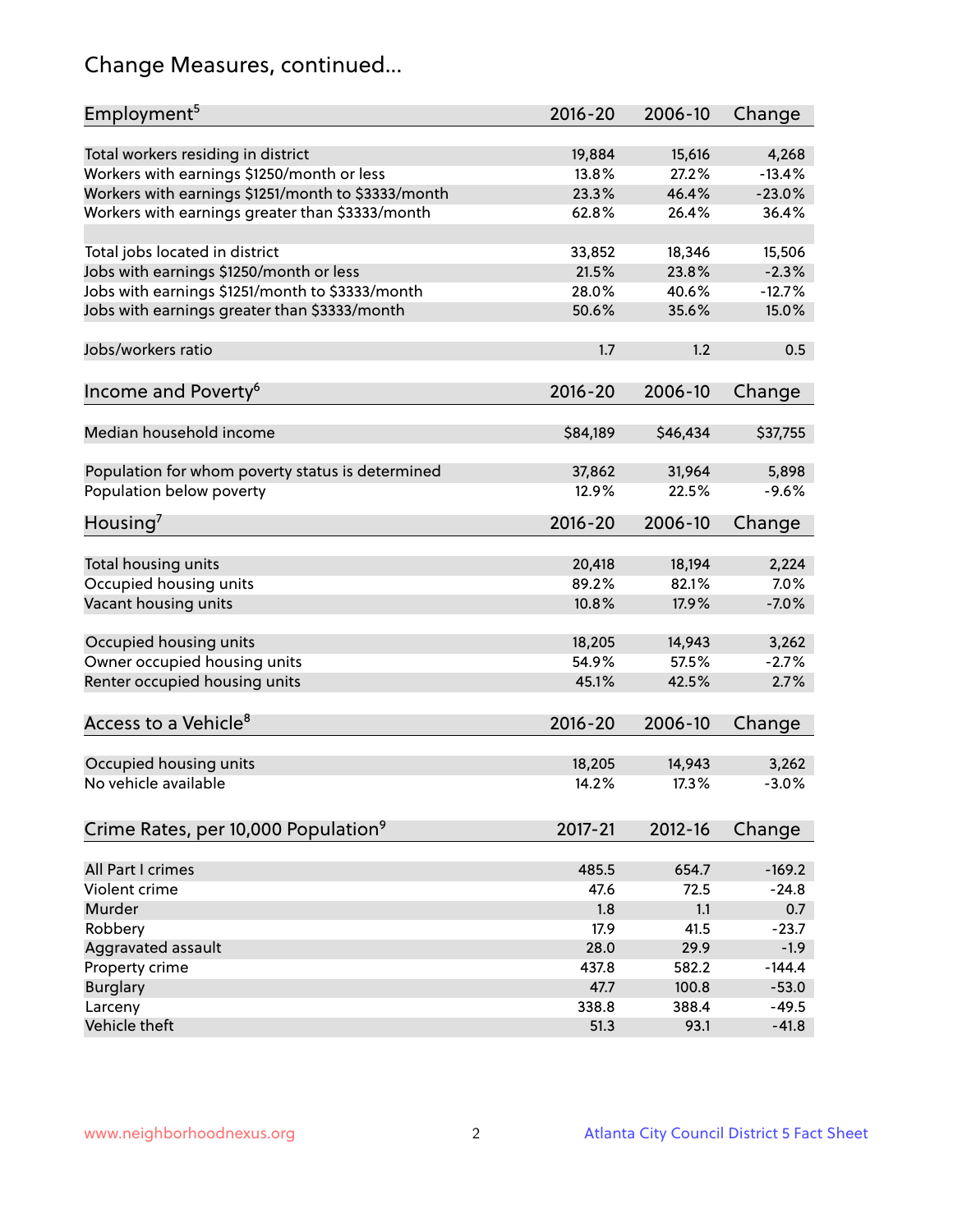# Current Data: Demographic

| Sex and Age, 2016-20 <sup>10</sup>                    | <b>Estimate</b> | Margin of Error |
|-------------------------------------------------------|-----------------|-----------------|
| Total population                                      | 41,560          | $\pm$ 1,975     |
| Male                                                  | 48.1%           | $\pm$ 1.8%      |
| Female                                                | 51.9%           | $\pm 2.0\%$     |
| Under 5 years                                         | 5.1%            | $\pm$ 0.7%      |
| 5 to 9 years                                          | 4.1%            | $\pm$ 0.7%      |
| 10 to 14 years                                        | 3.2%            | $\pm$ 0.9%      |
| 15 to 19 years                                        | 6.5%            | $\pm$ 0.9%      |
| 20 to 24 years                                        | 9.8%            | ±1.4%           |
| 25 to 34 years                                        | 25.8%           | $\pm1.8\%$      |
| 35 to 44 years                                        | 17.3%           | $\pm 1.5\%$     |
| 45 to 54 years                                        | 10.6%           | $\pm$ 1.2%      |
| 55 to 59 years                                        | 4.7%            | $\pm$ 0.9%      |
| 60 to 64 years                                        | 3.2%            | $\pm$ 0.5%      |
| 65 to 74 years                                        | 5.6%            | $\pm 0.8\%$     |
| 75 to 84 years                                        | 2.7%            | $\pm$ 0.7%      |
| 85 years and over                                     | 1.5%            | $\pm$ 0.8%      |
| Median age (years)                                    | 33.4            | $\pm$ 0.3       |
| Race and Ethnicity, 2016-20 <sup>11</sup>             | <b>Estimate</b> | Margin of Error |
| <b>Total population</b>                               | 41,560          | $\pm$ 1,975     |
| Hispanic or Latino (of any race)                      | 5.7%            | $\pm 1.1\%$     |
| Not Hispanic or Latino                                | 94.3%           | $\pm 1.2\%$     |
| White alone                                           | 51.4%           | $\pm$ 1.9%      |
| Black or African American alone                       | 35.6%           | $\pm 2.9\%$     |
| American Indian and Alaska Native alone               | 0.2%            | $\pm$ 0.2%      |
| Asian alone                                           | 3.4%            | $\pm 1.1\%$     |
| Native Hawaiian and other Pacific Islander alone      | 0.0%            | $\pm$ 0.1%      |
| Some other race alone                                 | 0.4%            | $\pm$ 0.3%      |
| Two or more races                                     | 3.3%            | $\pm$ 0.8%      |
| U.S. Citizenship Status, 2016-20 <sup>12</sup>        | <b>Estimate</b> | Margin of Error |
| Foreign-born population                               | 2,695           | ±461            |
| Naturalized U.S. citizen                              | 54.3%           | $\pm$ 7.3%      |
| Not a U.S. citizen                                    | 45.7%           | $\pm$ 7.8%      |
| Citizen, Voting Age Population, 2016-20 <sup>13</sup> | <b>Estimate</b> | Margin of Error |
| Citizen, 18 and over population                       | 34,743          | $\pm$ 1,617     |
| Male                                                  | 48.6%           | $\pm 2.4\%$     |
| Female                                                | 51.4%           | $\pm 2.3\%$     |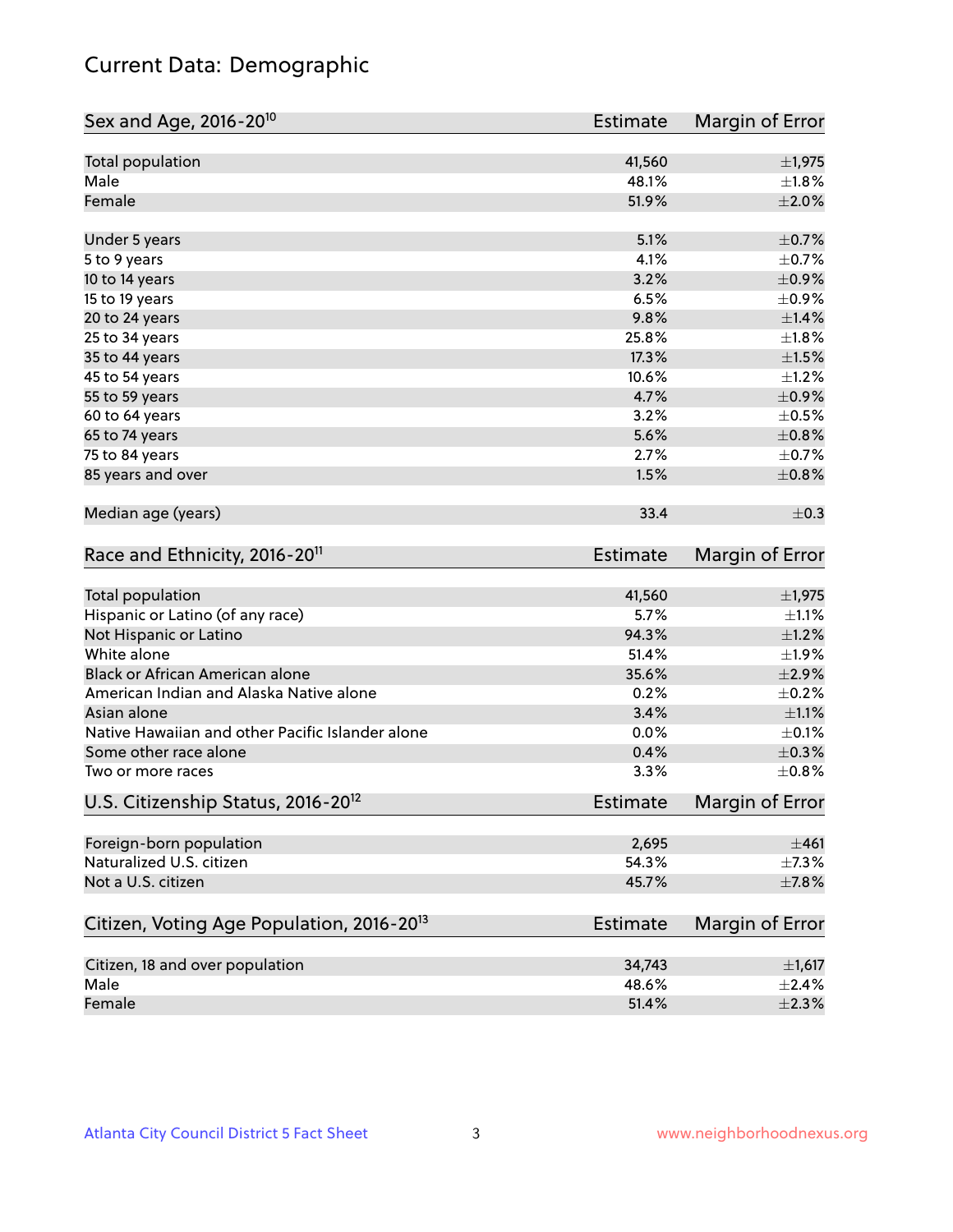## Current Data: Economic

| Income, 2016-20 <sup>14</sup>                                     | <b>Estimate</b> | Margin of Error |
|-------------------------------------------------------------------|-----------------|-----------------|
| All households                                                    | 18,205          | $\pm$ 878       |
| Less than \$10,000                                                | 8.5%            | $\pm 2.0\%$     |
| \$10,000 to \$14,999                                              | 4.0%            | $\pm 1.1\%$     |
| \$15,000 to \$24,999                                              | 7.0%            | $\pm1.8\%$      |
| \$25,000 to \$34,999                                              | 5.4%            | $\pm 1.6\%$     |
| \$35,000 to \$49,999                                              | 8.3%            | $\pm 1.8\%$     |
| \$50,000 to \$74,999                                              | 12.6%           | $\pm 2.0\%$     |
| \$75,000 to \$99,999                                              | 11.5%           | $\pm 2.0\%$     |
|                                                                   | 18.5%           | $\pm 2.4\%$     |
| \$100,000 to \$149,999                                            |                 |                 |
| \$150,000 to \$199,999                                            | 8.9%            | $\pm 1.3\%$     |
| \$200,000 or more                                                 | 15.4%           | $\pm 2.3\%$     |
| Median household income (dollars)                                 | \$84,189        | $\pm$ 3,198     |
| Mean household income (dollars)                                   | \$111,381       | ±6,900          |
| Households with earnings                                          | 84.5%           | $\pm 2.1\%$     |
| Mean earnings (dollars)                                           | \$119,457       | ±7,908          |
| Households with Social Security                                   | 16.9%           | $\pm 2.2\%$     |
| Mean Social Security income (dollars)                             | \$17,127        | ±1,315          |
| Households with retirement income                                 | 10.6%           | $\pm1.6\%$      |
| Mean retirement income (dollars)                                  | \$33,653        | ±6,092          |
| Households with Supplemental Security Income                      | 4.2%            | $\pm$ 1.4%      |
| Mean Supplemental Security Income (dollars)                       | \$7,809         | $\pm$ 1,740     |
| Households with cash public assistance income                     | 1.7%            | $\pm$ 1.2%      |
| Mean cash public assistance income (dollars)                      | \$110           | $\pm$ 103       |
| Households with Food Stamp/SNAP benefits in the past 12<br>months | 10.0%           | $\pm 2.3\%$     |
| Family households                                                 | 7,898           | $\pm 640$       |
| Less than \$10,000                                                | 2.9%            | $\pm 2.1\%$     |
| \$10,000 to \$14,999                                              | 1.7%            | $\pm 1.2\%$     |
| \$15,000 to \$24,999                                              | 4.5%            | $\pm1.6\%$      |
| \$25,000 to \$34,999                                              | 5.9%            | $\pm 3.0\%$     |
| \$35,000 to \$49,999                                              | 4.3%            | $\pm$ 1.9%      |
| \$50,000 to \$74,999                                              | 8.6%            | $\pm 2.0\%$     |
| \$75,000 to \$99,999                                              | 12.8%           | $\pm$ 3.5%      |
| \$100,000 to \$149,999                                            | 19.3%           | $\pm 2.7\%$     |
| \$150,000 to \$199,999                                            | 14.1%           | $\pm 2.6\%$     |
| \$200,000 or more                                                 | 25.9%           | $\pm$ 4.7%      |
| Median family income (dollars)                                    | \$122,579       | $\pm$ 5,642     |
| Mean family income (dollars)                                      | \$146,559       | ±10,903         |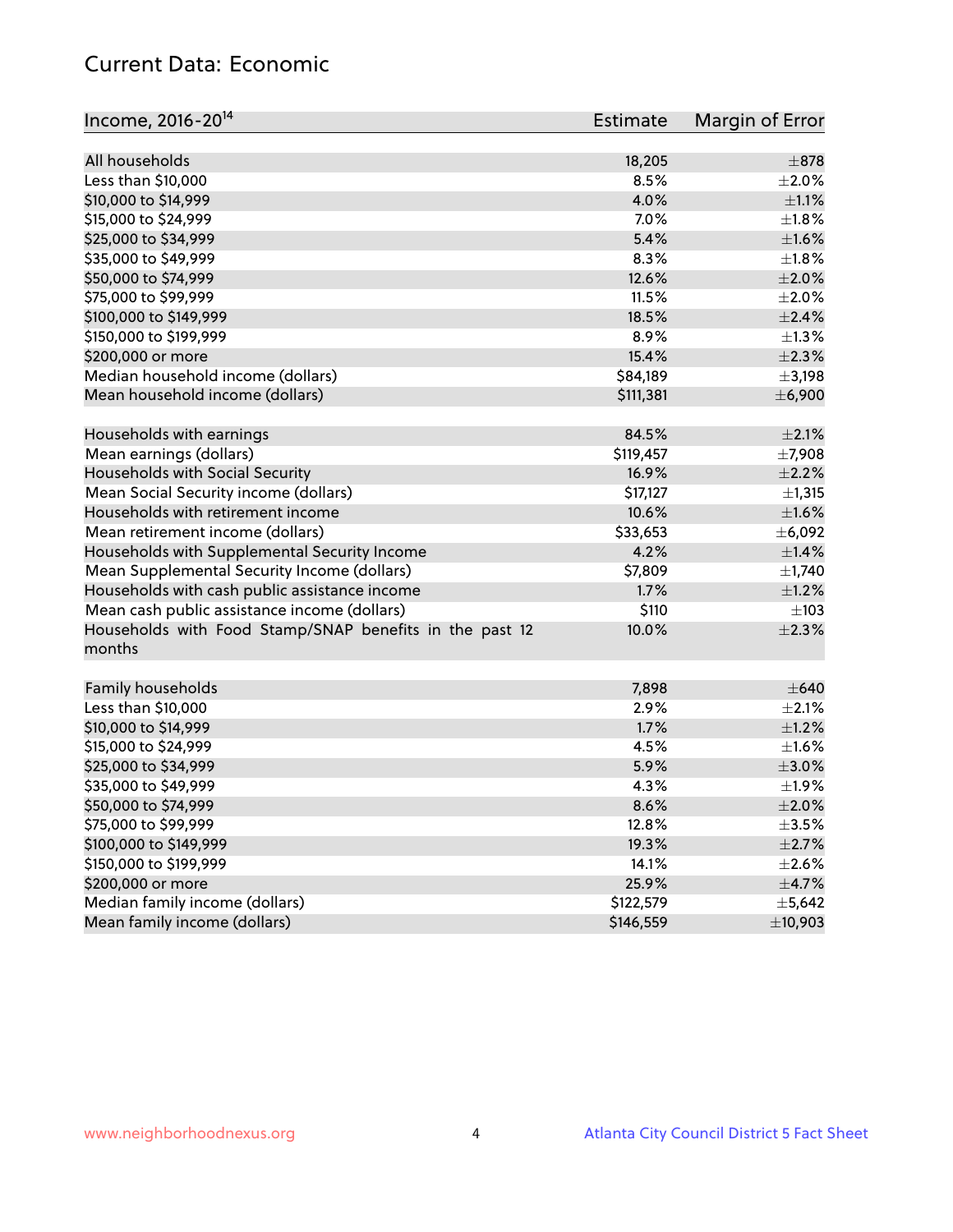# Current Data: Economic, continued...

| Income, 2016-20, continued <sup>15</sup>                                                   | <b>Estimate</b> | Margin of Error        |
|--------------------------------------------------------------------------------------------|-----------------|------------------------|
|                                                                                            |                 |                        |
| Nonfamily households                                                                       | 10,307          | $\pm$ 766              |
| Median nonfamily income (dollars)                                                          | \$57,882        | ±3,063                 |
| Mean nonfamily income (dollars)                                                            | \$82,766        | ±8,599                 |
| Median earnings for workers (dollars)                                                      | \$53,714        | ±1,263                 |
| Median earnings for male full-time, year-round workers<br>(dollars)                        | \$77,507        | ±3,374                 |
| Median earnings for female full-time, year-round workers<br>(dollars)                      | \$65,647        | $\pm 2,341$            |
| Per capita income (dollars)                                                                | \$51,445        | ±3,352                 |
| Families Below Poverty Level, 2016-20 <sup>16</sup>                                        | <b>Estimate</b> | <b>Margin of Error</b> |
|                                                                                            |                 |                        |
| <b>All Families</b>                                                                        | 7,898           | $\pm 640$              |
| Percent below poverty                                                                      | 5.6%            | $\pm 2.4\%$            |
| Families with related children under 18 years                                              | 3,149           | $\pm 406$              |
| Percent below poverty                                                                      | 9.5%            | $\pm$ 6.1%             |
| Families with related children under 5 years only                                          | 1,042           | $\pm 230$              |
| Percent below poverty                                                                      | 2.6%            | $\pm$ 9.1%             |
| Married couple families                                                                    | 5,612           | $\pm$ 540              |
| Percent below poverty                                                                      | 1.2%            | $\pm 1.1\%$            |
| Married couple families with related children under 18 years                               | 1,992           | $\pm$ 249              |
| Percent below poverty                                                                      | 0.2%            | $\pm 2.7\%$            |
| Married couple families with related children under 5 years                                | 909             | ±191                   |
| Percent below poverty                                                                      | 0.0%            | $\pm$ 5.9%             |
|                                                                                            |                 |                        |
| Families with female householder, no spouse present                                        | 1,882           | $\pm$ 365              |
| Percent below poverty                                                                      | 17.1%           | $\pm$ 9.1%             |
| Families with female householder, no spouse present with                                   | 957             | $\pm 298$              |
| related children under 18 years                                                            |                 |                        |
| Percent below poverty                                                                      | 28.4%           | $\pm$ 16.5%            |
| Families with female householder, no spouse present with<br>related children under 5 years | 113             | $\pm 94$               |
| Percent below poverty                                                                      | 19.5%           | ±48.5%                 |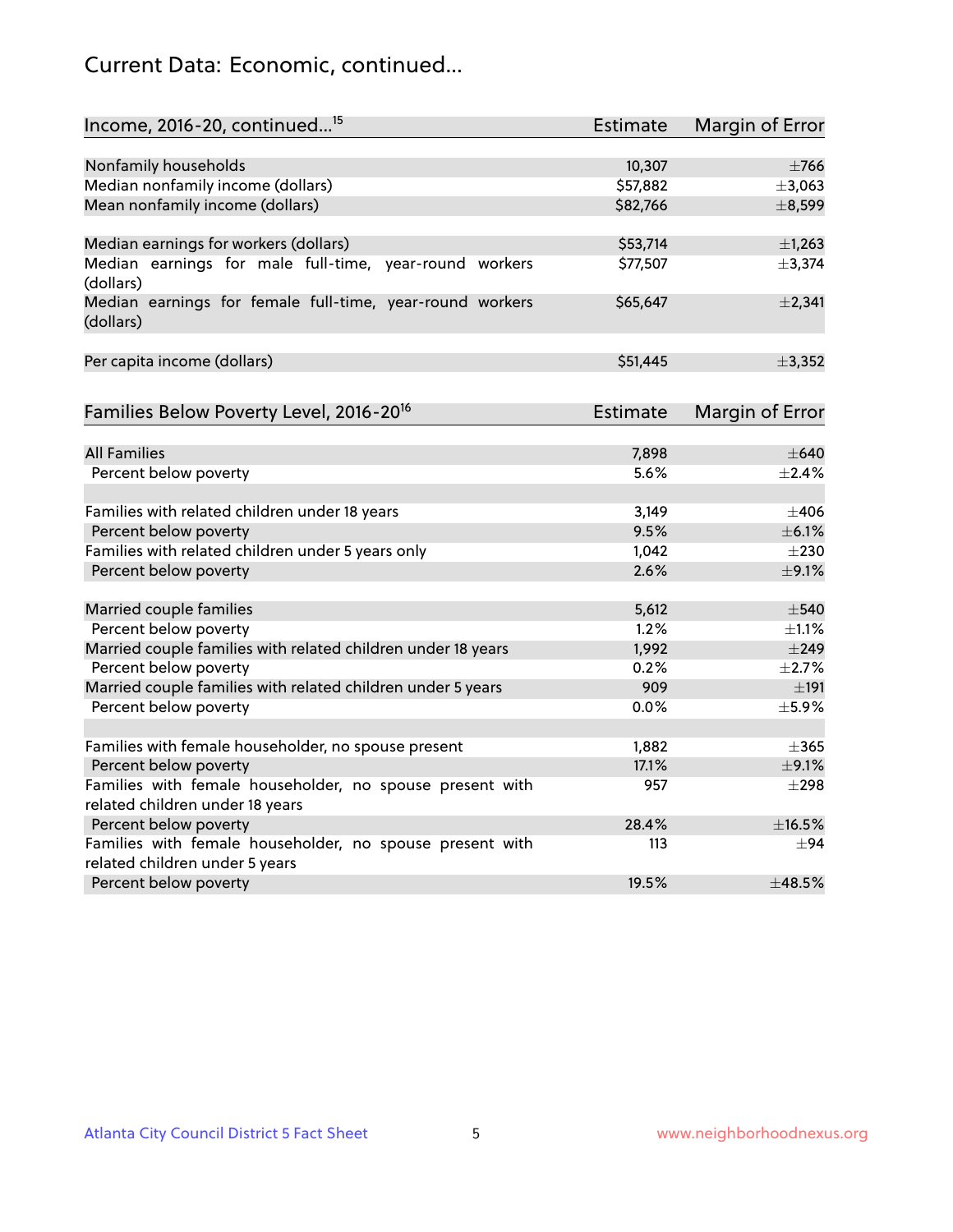# Current Data: Economic, continued...

| People Below Poverty Level, 2016-20 <sup>17</sup> | <b>Estimate</b> | Margin of Error |
|---------------------------------------------------|-----------------|-----------------|
|                                                   |                 |                 |
| Total population                                  | 37,862          | $\pm$ 1,872     |
| Percent below poverty                             | 12.9%           | $\pm 2.2\%$     |
| Population under 18 years                         | 5,547           | $\pm 634$       |
| Percent below poverty                             | 11.9%           | $\pm$ 5.8%      |
| Population 18 years and over                      | 32,314          | $\pm$ 1,526     |
| Percent below poverty                             | 13.1%           | ±1.9%           |
| Population 18 to 64 years                         | 28,347          | $\pm$ 1,427     |
| Percent below poverty                             | 12.9%           | $\pm 2.1\%$     |
| Population 65 years and over                      | 3,967           | $\pm$ 543       |
| Percent below poverty                             | 14.8%           | $\pm$ 4.0%      |

| Poverty by Race/Ethnicity, 2016-20 <sup>18</sup> | Estimate | Margin of Error |
|--------------------------------------------------|----------|-----------------|
|                                                  |          |                 |
| Non-Hispanic White population                    | 20,215   | $\pm$ 1,275     |
| Percent below poverty                            | 7.5%     | $\pm 2.7\%$     |
| <b>Black population</b>                          | 12,950   | $\pm$ 1,338     |
| Percent below poverty                            | 20.4%    | $\pm$ 3.9%      |
| Asian population                                 | 1,220    | $\pm 465$       |
| Percent below poverty                            | 11.6%    | $\pm$ 9.7%      |
| Hispanic or Latino population                    | 2,223    | $\pm 468$       |
| Percent below poverty                            | 19.1%    | $\pm$ 9.4%      |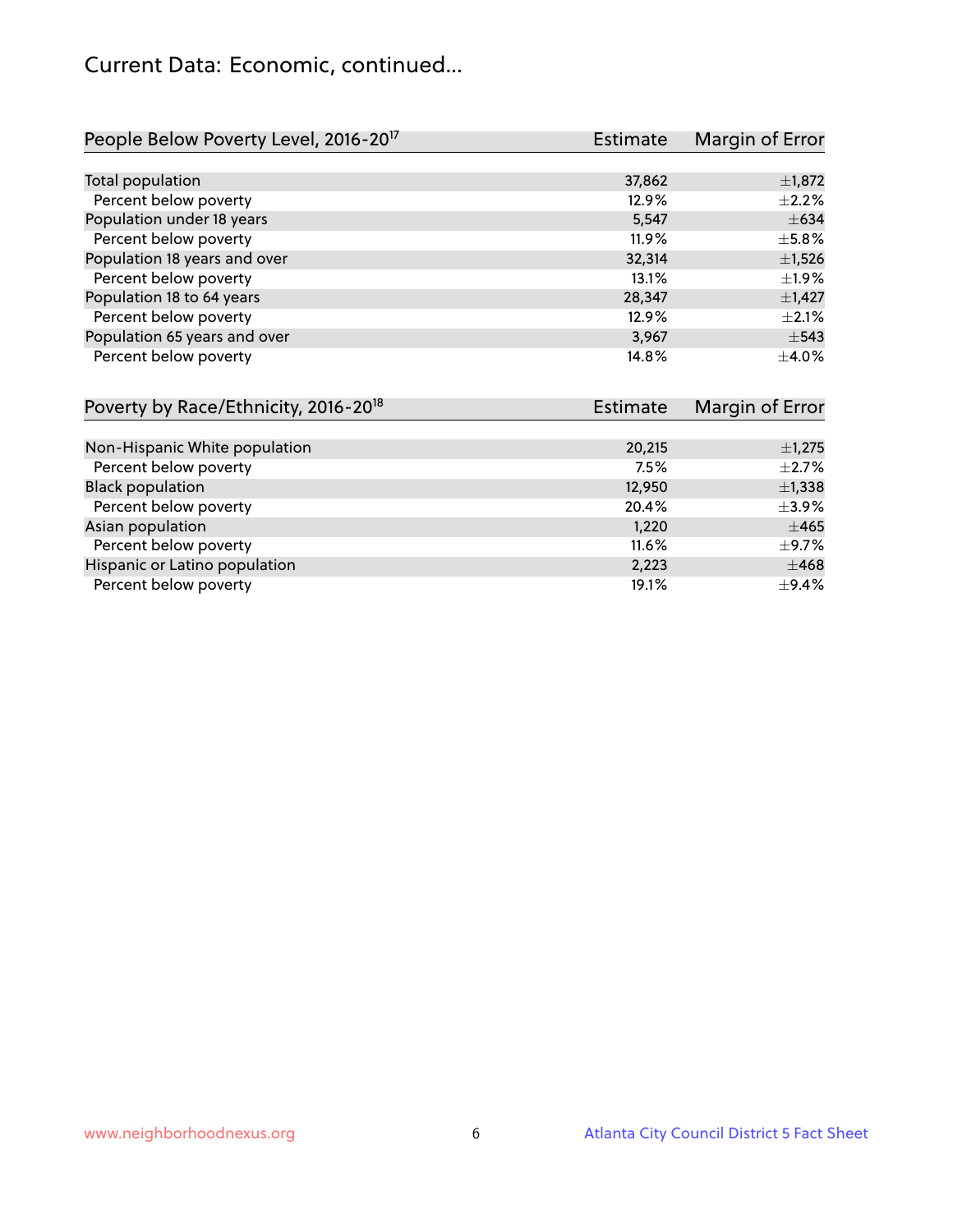# Current Data: Employment

| Employment Status, 2016-20 <sup>19</sup>                      | <b>Estimate</b> | Margin of Error |
|---------------------------------------------------------------|-----------------|-----------------|
|                                                               |                 |                 |
| Population 16 years and over                                  | 36,208          | $\pm$ 1,790     |
| In labor force                                                | 71.8%           | ±1.4%           |
| Civilian labor force                                          | 71.5%           | $\pm1.4\%$      |
| Employed                                                      | 66.0%           | ±1.4%           |
| Unemployed                                                    | 5.5%            | $\pm 1.5\%$     |
| <b>Armed Forces</b>                                           | 0.3%            | $\pm$ 0.7%      |
| Not in labor force                                            | 28.2%           | $\pm 2.0\%$     |
|                                                               |                 |                 |
| Civilian labor force                                          | 25,896          | $\pm$ 1,374     |
| <b>Unemployment Rate</b>                                      | 7.8%            | $\pm 2.1\%$     |
| Females 16 years and over                                     | 18,542          | $\pm$ 1,153     |
| In labor force                                                | 69.9%           | $\pm 2.9\%$     |
| Civilian labor force                                          | 69.9%           | $\pm 2.9\%$     |
| Employed                                                      | 64.4%           | $\pm 2.7\%$     |
|                                                               |                 |                 |
| Own children of the householder under 6 years                 | 2,418           | $\pm$ 348       |
| All parents in family in labor force                          | 88.3%           | $\pm$ 7.2%      |
|                                                               |                 |                 |
| Own children of the householder 6 to 17 years                 | 3,029           | ±510            |
| All parents in family in labor force                          | 81.7%           | $\pm$ 7.0%      |
|                                                               |                 |                 |
| Industry, 2016-20 <sup>20</sup>                               | Estimate        | Margin of Error |
|                                                               |                 |                 |
| Civilian employed population 16 years and over                | 23,889          | $\pm$ 1,282     |
| Agriculture, forestry, fishing and hunting, and mining        | 0.2%            | $\pm$ 0.4%      |
| Construction                                                  | 3.2%            | ±1.0%           |
| Manufacturing                                                 | 4.8%            | $\pm$ 0.9%      |
| Wholesale trade                                               | 2.2%            | $\pm 0.8\%$     |
| Retail trade                                                  | 7.0%            | ±1.6%           |
| Transportation and warehousing, and utilities                 | 5.0%            | $\pm 1.2\%$     |
| Information                                                   | 4.8%            | ±1.0%           |
| Finance and insurance, and real estate and rental and leasing | 6.8%            | $\pm 1.2\%$     |
| Professional, scientific, and management, and administrative  | 22.7%           | $\pm 2.2\%$     |
| and waste management services                                 |                 |                 |
| Educational services, and health care and social assistance   | 20.5%           | $\pm 1.8\%$     |
| Arts, entertainment, and recreation, and accommodation and    | 11.5%           | $\pm 1.8\%$     |
| food services                                                 |                 |                 |
| Other services, except public administration                  | 5.0%            | $\pm$ 1.2%      |
| Public administration                                         | 6.2%            | $\pm$ 1.6%      |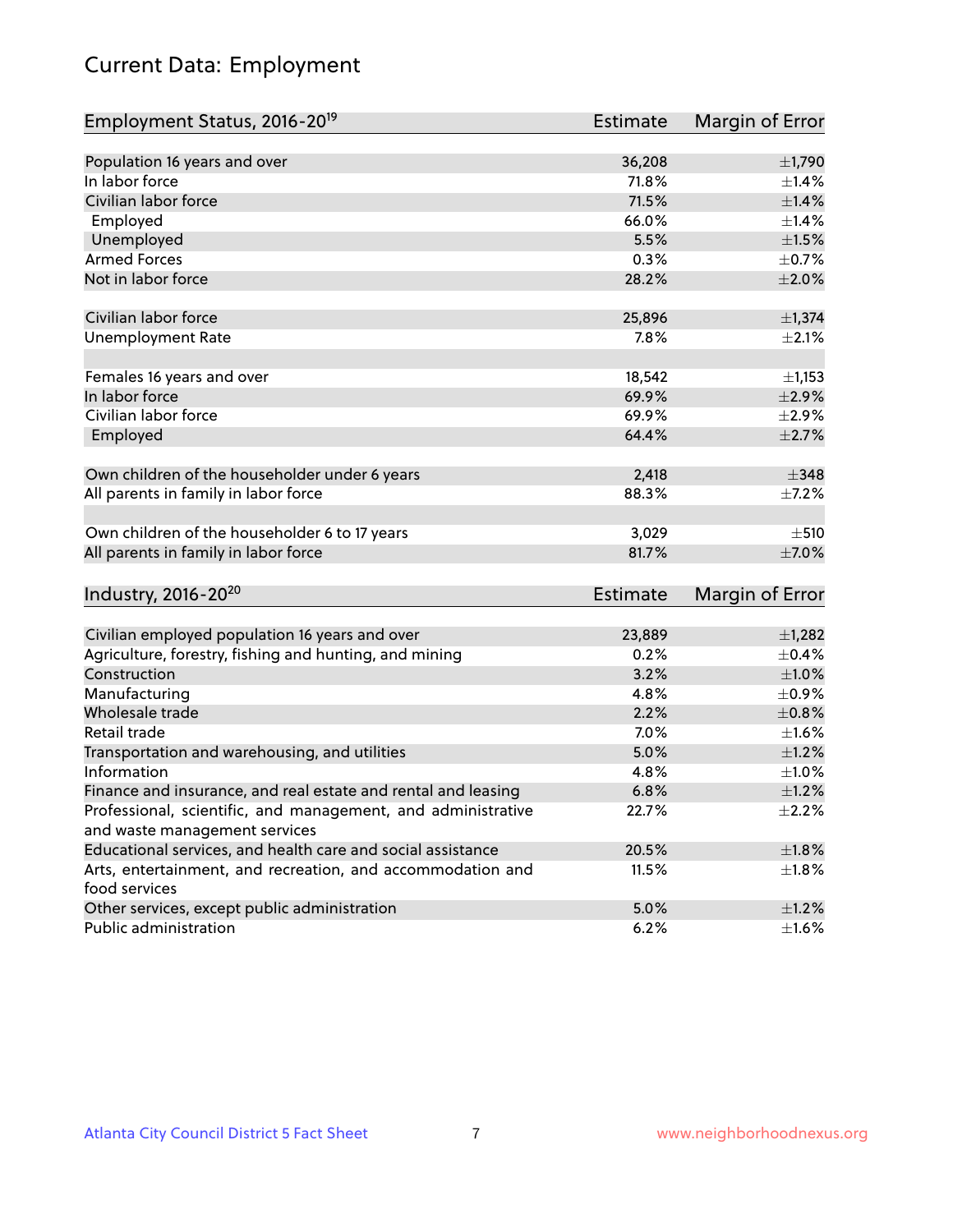# Current Data: Employment, continued...

| Occupation, 2016-20 <sup>21</sup>                            | Estimate        | Margin of Error |
|--------------------------------------------------------------|-----------------|-----------------|
| Civilian employed population 16 years and over               | 23,889          | $\pm$ 1,282     |
| Management, business, science, and arts occupations          | 61.8%           | $\pm 2.1\%$     |
| Service occupations                                          | 14.4%           | $\pm 2.3\%$     |
| Sales and office occupations                                 | 15.8%           | $\pm 2.1\%$     |
| Natural resources, construction, and maintenance occupations | 2.8%            | $\pm$ 0.8%      |
| Production, transportation, and material moving occupations  | 5.1%            | $\pm 1.1\%$     |
| Class of Worker, 2016-20 <sup>22</sup>                       | <b>Estimate</b> | Margin of Error |
| Civilian employed population 16 years and over               | 23,889          | $\pm$ 1,282     |
| Private wage and salary workers                              | 80.8%           | $\pm 1.7\%$     |
| Government workers                                           | 14.3%           | $\pm 2.0\%$     |
| Self-employed in own not incorporated business workers       | 4.5%            | $\pm$ 0.9%      |
| Unpaid family workers                                        | 0.4%            | $\pm$ 0.9%      |
| Job Flows, 2019 <sup>23</sup>                                |                 | 2019            |
|                                                              |                 |                 |
| Total Jobs in district                                       |                 | 33,852          |
| Held by residents of district                                |                 | 4.0%            |
| Held by non-residents of district                            |                 | 96.0%           |
| Jobs by Industry Sector, 2019 <sup>24</sup>                  |                 | 2019            |
| Total Jobs in district                                       |                 | 33,852          |
| <b>Goods Producing sectors</b>                               |                 | 2.5%            |
| Trade, Transportation, and Utilities sectors                 |                 | 9.7%            |
| All Other Services sectors                                   |                 | 87.8%           |
| Total Jobs in district held by district residents            |                 | 1,354           |
| <b>Goods Producing sectors</b>                               |                 | 3.5%            |
| Trade, Transportation, and Utilities sectors                 |                 | 5.8%            |
| All Other Services sectors                                   |                 | 90.7%           |
| Jobs by Earnings, 2019 <sup>25</sup>                         |                 | 2019            |
|                                                              |                 |                 |
| Total Jobs in district                                       |                 | 33,852          |
| Jobs with earnings \$1250/month or less                      |                 | 21.5%           |
| Jobs with earnings \$1251/month to \$3333/month              |                 | 28.0%           |
| Jobs with earnings greater than \$3333/month                 |                 | 50.6%           |
| Total Jobs in district held by district residents            |                 | 1,354           |
| Jobs with earnings \$1250/month or less                      |                 | 17.8%           |
| Jobs with earnings \$1251/month to \$3333/month              |                 | 29.0%           |
| Jobs with earnings greater than \$3333/month                 |                 | 53.2%           |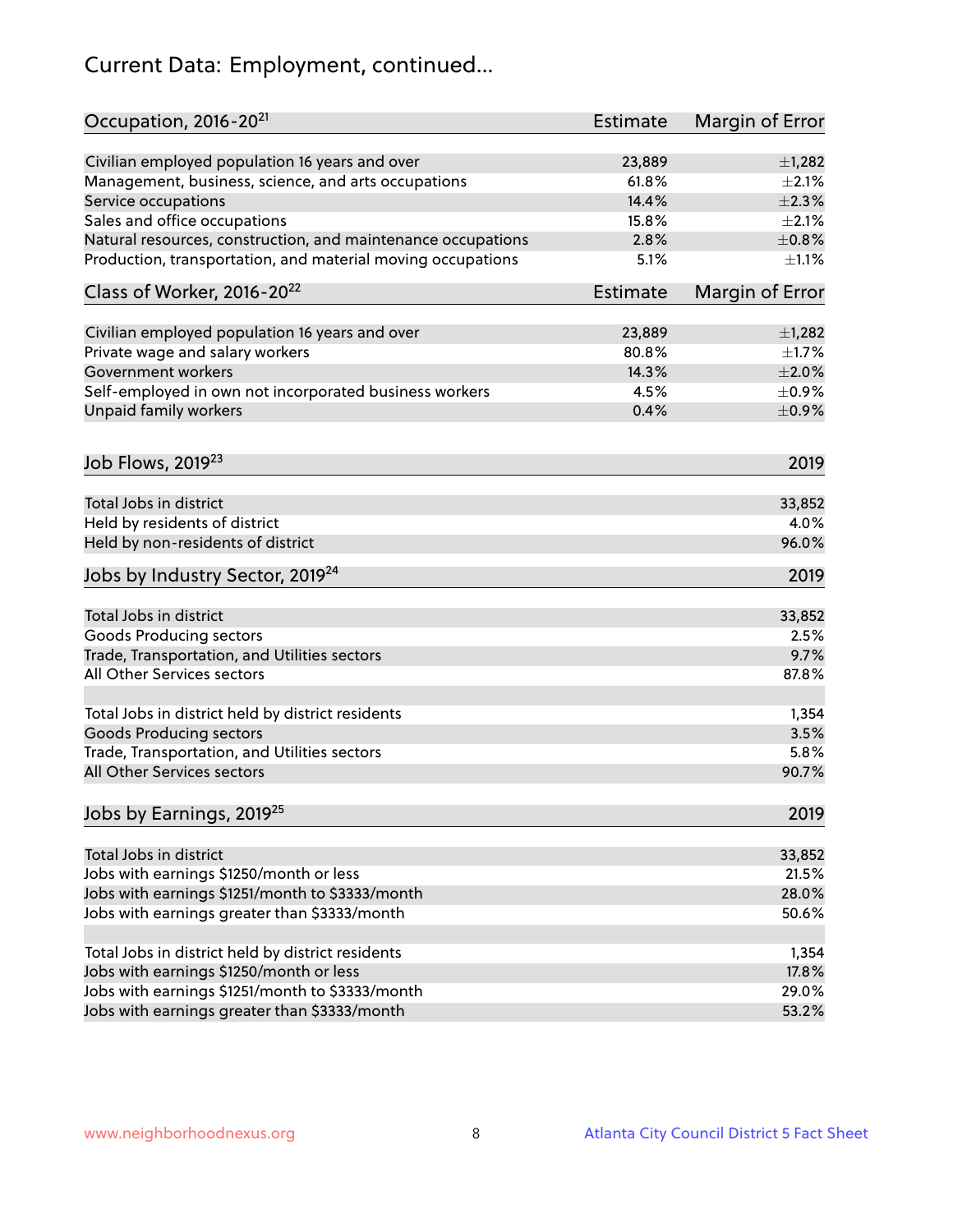# Current Data: Employment, continued...

| Jobs by Age of Worker, 2019 <sup>26</sup>         | 2019   |
|---------------------------------------------------|--------|
|                                                   |        |
| Total Jobs in district                            | 33,852 |
| Jobs with workers age 29 or younger               | 19.8%  |
| Jobs with workers age 30 to 54                    | 58.6%  |
| Jobs with workers age 55 or older                 | 21.7%  |
|                                                   |        |
| Total Jobs in district held by district residents | 1,354  |
| Jobs with workers age 29 or younger               | 19.9%  |
| Jobs with workers age 30 to 54                    | 65.7%  |
| Jobs with workers age 55 or older                 | 14.4%  |

#### Current Data: Education

| School Enrollment, 2016-20 <sup>27</sup>       | <b>Estimate</b> | Margin of Error |
|------------------------------------------------|-----------------|-----------------|
|                                                |                 |                 |
| Population 3 years and over enrolled in school | 10,203          | $+914$          |
| Nursery school, preschool                      | 5.6%            | $\pm 1.3\%$     |
| Kindergarten                                   | 2.6%            | $+1.2%$         |
| Elementary school (grades 1-8)                 | 24.5%           | $\pm$ 3.9%      |
| High school (grades 9-12)                      | 7.0%            | $\pm1.8\%$      |
| College or graduate school                     | 60.3%           | $+4.7%$         |

| Educational Attainment, 2016-20 <sup>28</sup> | <b>Estimate</b> | Margin of Error |
|-----------------------------------------------|-----------------|-----------------|
|                                               |                 |                 |
| Population 25 years and over                  | 29,641          | $\pm$ 1,513     |
| Less than 9th grade                           | 1.7%            | $\pm$ 0.7%      |
| 9th to 12th grade, no diploma                 | 4.5%            | $\pm$ 1.4%      |
| High school graduate (includes equivalency)   | 16.3%           | $\pm 2.2\%$     |
| Some college, no degree                       | 11.5%           | $\pm 1.5\%$     |
| Associate's degree                            | 6.0%            | $\pm 1.5\%$     |
| Bachelor's degree                             | 33.0%           | $\pm 2.1\%$     |
| Graduate or professional degree               | 27.0%           | $\pm 1.7\%$     |
|                                               |                 |                 |
| Percent high school graduate or higher        | 93.8%           | $\pm$ 6.7%      |
| Percent bachelor's degree or higher           | 60.0%           | $\pm1.6\%$      |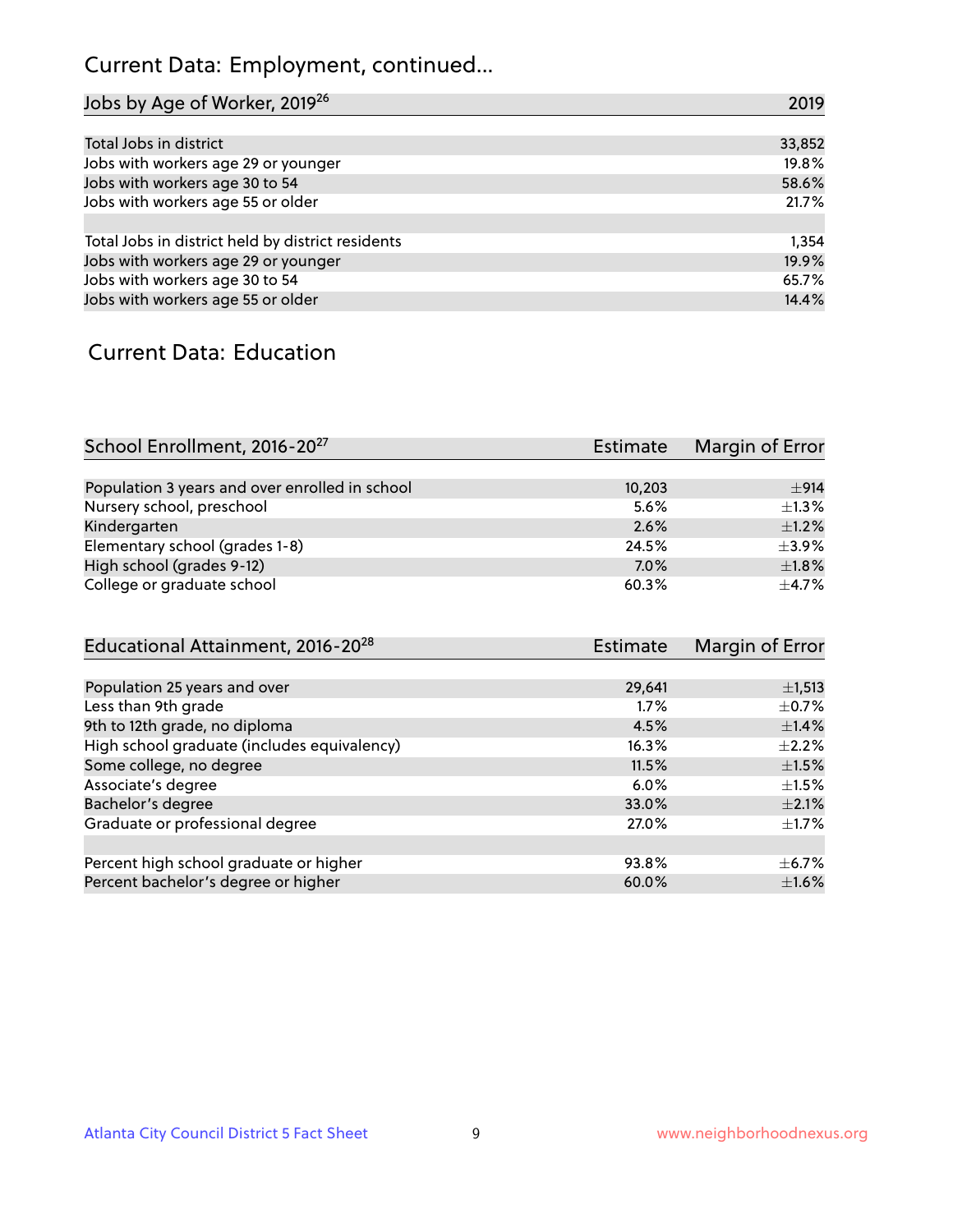# Current Data: Housing

| Households by Type, 2016-20 <sup>29</sup>            | <b>Estimate</b> | Margin of Error |
|------------------------------------------------------|-----------------|-----------------|
|                                                      |                 |                 |
| <b>Total households</b>                              | 18,205          | $\pm$ 878       |
| Family households (families)                         | 43.4%           | $\pm 2.8\%$     |
| With own children under 18 years                     | 16.5%           | $\pm 2.0\%$     |
| Married-couple family                                | 30.8%           | $\pm 2.6\%$     |
| With own children of the householder under 18 years  | 10.5%           | $\pm 1.2\%$     |
| Male householder, no spouse present, family          | 2.2%            | $\pm 0.8\%$     |
| With own children of the householder under 18 years  | 1.0%            | $\pm$ 0.6%      |
| Female householder, no spouse present, family        | 10.3%           | ±1.9%           |
| With own children of the householder under 18 years  | 5.0%            | $\pm 1.6\%$     |
| Nonfamily households                                 | 56.6%           | $\pm$ 3.2%      |
| Householder living alone                             | 41.8%           | ±3.3%           |
| 65 years and over                                    | 9.5%            | $\pm 2.0\%$     |
|                                                      |                 |                 |
| Households with one or more people under 18 years    | 17.4%           | ±1.9%           |
| Households with one or more people 65 years and over | 17.1%           | $\pm 2.1\%$     |
|                                                      |                 |                 |
| Average household size                               | 2.06            | $\pm$ 0.02      |
| Average family size                                  | 2.82            | $\pm$ 0.31      |
| Housing Occupancy, 2016-20 <sup>30</sup>             | <b>Estimate</b> | Margin of Error |
|                                                      |                 |                 |
| Total housing units                                  | 20,418          | $\pm$ 836       |
| Occupied housing units                               | 89.2%           | $\pm 2.3\%$     |
| Vacant housing units                                 | 10.8%           | $\pm1.6\%$      |
| Homeowner vacancy rate                               | 2.6             | ±1.2            |
| Rental vacancy rate                                  | 5.4             | $\pm 1.9$       |
| Units in Structure, 2016-20 <sup>31</sup>            | <b>Estimate</b> | Margin of Error |
|                                                      |                 |                 |
| Total housing units                                  | 20,418          | $\pm$ 836       |
| 1-unit, detached                                     | 51.9%           | $\pm 2.3\%$     |
| 1-unit, attached                                     | 4.4%            | $\pm 0.8\%$     |
| 2 units                                              | $3.0\%$         | $\pm$ 0.8%      |
| 3 or 4 units                                         | 4.6%            | $\pm 1.3\%$     |
| 5 to 9 units                                         | 3.0%            | $\pm$ 0.9%      |
| 10 to 19 units                                       | 5.2%            | $\pm 1.5\%$     |
| 20 or more units                                     | 27.7%           | $\pm 2.4\%$     |
| Mobile home                                          | 0.2%            | $\pm$ 0.3%      |
| Boat, RV, van, etc.                                  | $0.0\%$         | $\pm$ 0.3%      |
|                                                      |                 |                 |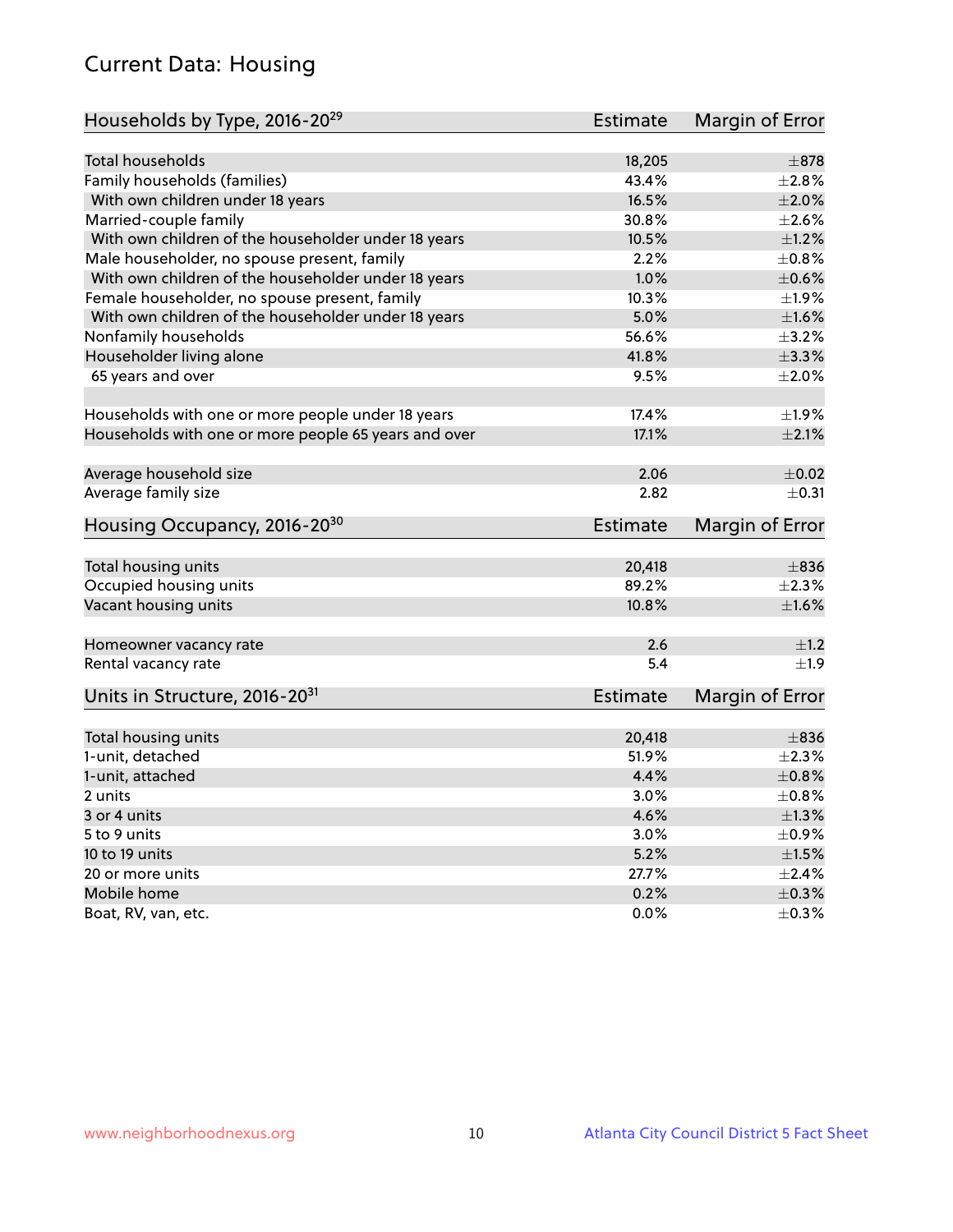### Current Data: Housing, continued...

| Year Structure Built, 2016-20 <sup>32</sup>    | Estimate        | Margin of Error |
|------------------------------------------------|-----------------|-----------------|
| Total housing units                            | 20,418          | $\pm$ 836       |
| Built 2014 or later                            | 8.3%            | $\pm 1.9\%$     |
| Built 2010 to 2013                             | 3.4%            | $\pm$ 0.9%      |
| Built 2000 to 2009                             | 21.3%           | $\pm 2.2\%$     |
| Built 1990 to 1999                             | 5.6%            | $\pm1.6\%$      |
| Built 1980 to 1989                             | 5.3%            | $\pm$ 1.4%      |
| Built 1970 to 1979                             | 5.4%            | $\pm 1.1\%$     |
| Built 1960 to 1969                             | 7.2%            | ±1.4%           |
| Built 1950 to 1959                             | 9.3%            | $\pm1.6\%$      |
| Built 1940 to 1949                             | 11.5%           | $\pm 2.2\%$     |
| Built 1939 or earlier                          | 22.8%           | $\pm1.6\%$      |
| Housing Tenure, 2016-2033                      | <b>Estimate</b> | Margin of Error |
| Occupied housing units                         | 18,205          | $\pm$ 878       |
| Owner-occupied                                 | 54.9%           | $\pm 2.6\%$     |
| Renter-occupied                                | 45.1%           | $\pm$ 3.1%      |
| Average household size of owner-occupied unit  | 2.30            | $\pm$ 0.22      |
| Average household size of renter-occupied unit | 1.78            | $\pm 0.07$      |
| Residence 1 Year Ago, 2016-20 <sup>34</sup>    | Estimate        | Margin of Error |
| Population 1 year and over                     | 40,869          | $\pm$ 1,955     |
| Same house                                     | 78.2%           | $\pm 2.2\%$     |
| Different house in the U.S.                    | 21.3%           | $\pm 2.1\%$     |
| Same county                                    | 8.5%            | $\pm 1.3\%$     |
| Different county                               | 12.8%           | $\pm1.8\%$      |
| Same state                                     | 8.7%            | $\pm1.6\%$      |
| Different state                                | 4.1%            | $\pm$ 0.9%      |
| Abroad                                         | 0.5%            | $\pm$ 0.3%      |
| Value of Housing Unit, 2016-20 <sup>35</sup>   | <b>Estimate</b> | Margin of Error |
| Owner-occupied units                           | 9,987           | $\pm 672$       |
| Less than \$50,000                             | 0.9%            | $\pm 1.6\%$     |
| \$50,000 to \$99,999                           | 1.8%            | $\pm 1.5\%$     |
| \$100,000 to \$149,999                         | 4.7%            | $\pm 1.5\%$     |
| \$150,000 to \$199,999                         | 7.0%            | ±1.8%           |
| \$200,000 to \$299,999                         | 18.4%           | $\pm$ 3.1%      |
| \$300,000 to \$499,999                         | 40.8%           | $\pm$ 4.2%      |
| \$500,000 to \$999,999                         | 25.5%           | ±4.1%           |
| \$1,000,000 or more                            | 1.0%            | $\pm 1.1\%$     |
| Mortgage Status, 2016-20 <sup>36</sup>         | Estimate        | Margin of Error |
| Owner-occupied units                           | 9,987           | $\pm$ 672       |
| Housing units with a mortgage                  | 78.6%           | $\pm 3.0\%$     |

Housing units without a mortgage  $\pm 3.6\%$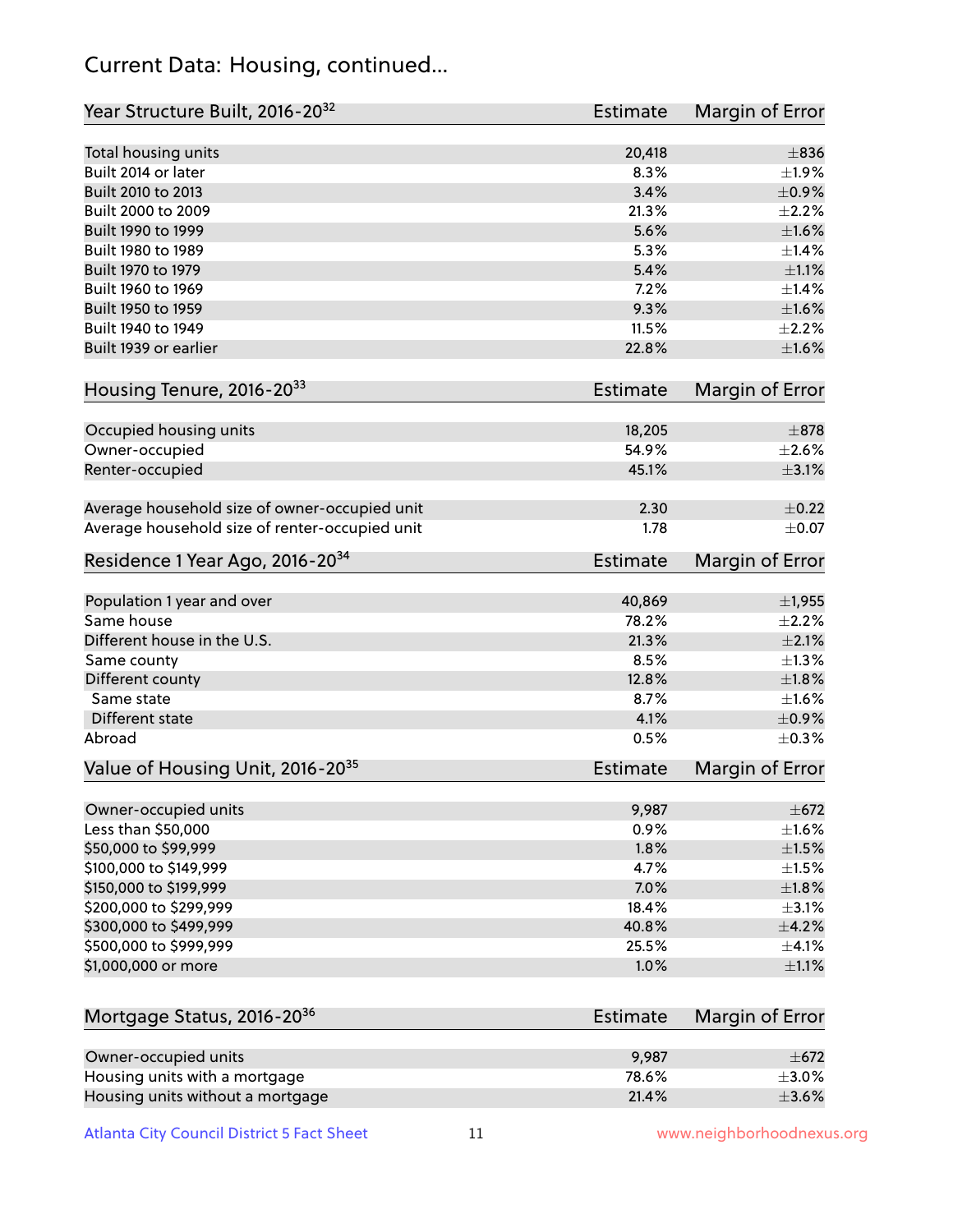# Current Data: Housing, continued...

| Selected Monthly Owner Costs, 2016-20 <sup>37</sup> | Estimate | Margin of Error |
|-----------------------------------------------------|----------|-----------------|
|                                                     |          |                 |
| Housing units with a mortgage                       | 7,848    | $\pm 606$       |
| Less than \$300                                     | 0.0%     | $\pm 1.0\%$     |
| \$300 to \$499                                      | 0.2%     | $\pm1.0\%$      |
| \$500 to \$999                                      | 4.0%     | $\pm 2.8\%$     |
| \$1,000 to \$1,499                                  | 19.8%    | $\pm$ 4.0%      |
| \$1,500 to \$1,999                                  | 24.2%    | $\pm$ 3.3%      |
| \$2,000 to \$2,999                                  | 34.6%    | ±3.8%           |
| \$3,000 or more                                     | 17.1%    | $\pm$ 4.3%      |
|                                                     |          |                 |
| Median (dollars)                                    | \$2,038  | $\pm$ 47        |
|                                                     |          |                 |
| Housing units without a mortgage                    | 2,139    | $\pm$ 385       |
| Less than \$150                                     | 1.9%     | $\pm$ 4.0%      |
| \$150 to \$249                                      | 3.0%     | $\pm$ 3.9%      |
| \$250 to \$349                                      | 18.2%    | ±12.7%          |
| \$350 to \$499                                      | 17.1%    | $\pm$ 5.5%      |
| \$500 to \$699                                      | 26.8%    | $\pm$ 5.8%      |
| \$700 or more                                       | 33.0%    | $\pm$ 8.3%      |
|                                                     |          |                 |
| Median (dollars)                                    | \$586    | $\pm$ 32        |

| Selected Monthly Owner Costs as a Percentage of | <b>Estimate</b> | Margin of Error |
|-------------------------------------------------|-----------------|-----------------|
| Household Income, 2016-20 <sup>38</sup>         |                 |                 |
|                                                 |                 |                 |
| Housing units with a mortgage <sup>39</sup>     | 7,840           | $\pm 703$       |
| Less than 20.0 percent                          | 56.8%           | $\pm$ 5.1%      |
| 20.0 to 24.9 percent                            | 15.2%           | $\pm 2.5\%$     |
| 25.0 to 29.9 percent                            | 8.2%            | $\pm 2.9\%$     |
| 30.0 to 34.9 percent                            | 6.6%            | $\pm$ 1.9%      |
| 35.0 percent or more                            | 13.1%           | $\pm 2.5\%$     |
|                                                 |                 |                 |
| Housing units without a mortgage <sup>40</sup>  | 2,139           | $\pm 404$       |
| Less than 10.0 percent                          | 39.6%           | $\pm$ 4.6%      |
| 10.0 to 14.9 percent                            | 24.7%           | $\pm$ 4.6%      |
| 15.0 to 19.9 percent                            | 6.3%            | $\pm$ 3.9%      |
| 20.0 to 24.9 percent                            | 6.2%            | $\pm$ 3.9%      |
| 25.0 to 29.9 percent                            | 9.8%            | $\pm$ 12.0%     |
| 30.0 to 34.9 percent                            | 2.3%            | $\pm 3.0\%$     |
| 35.0 percent or more                            | 11.1%           | $\pm$ 6.4%      |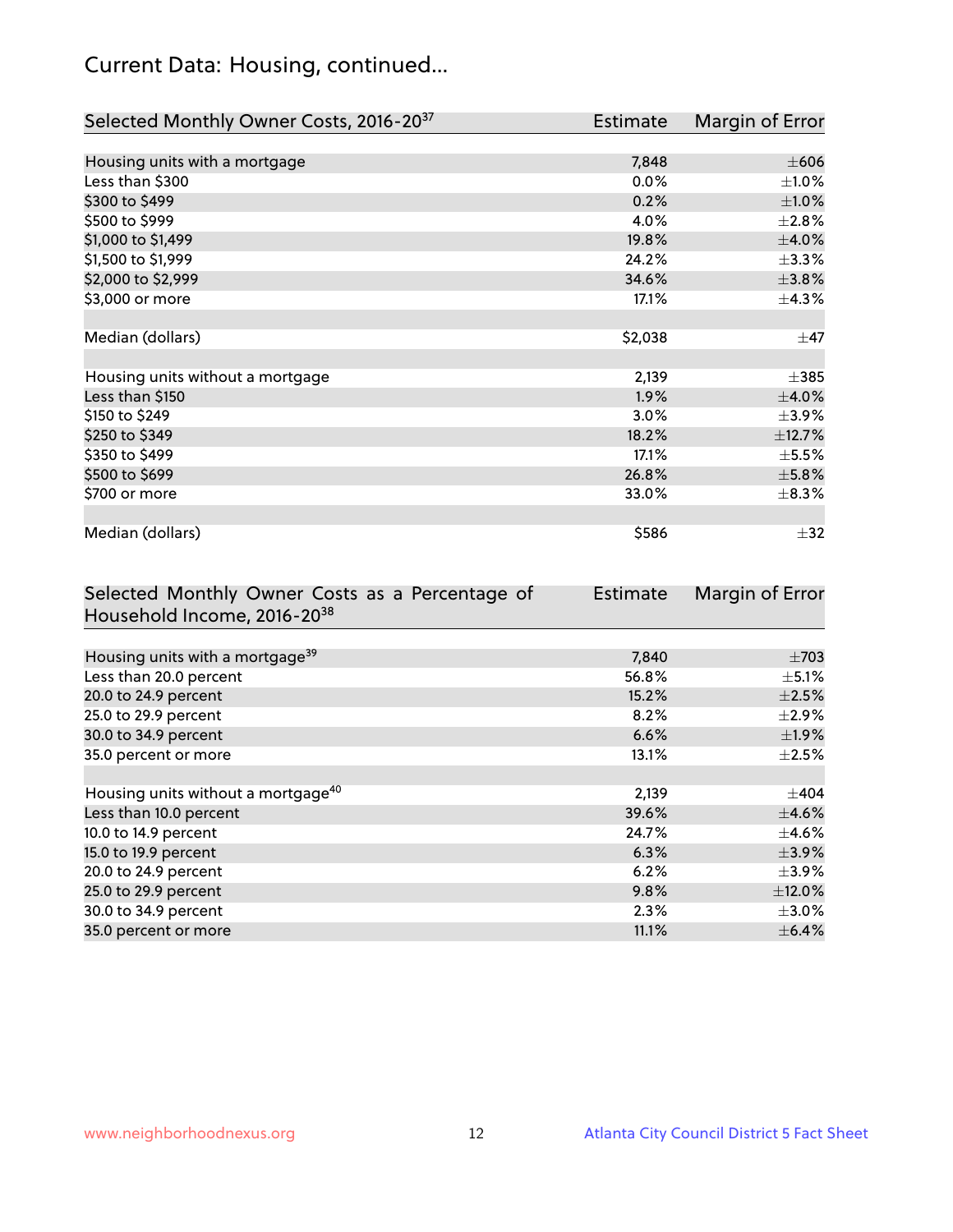### Current Data: Housing, continued...

| Gross Rent, 2016-20 <sup>41</sup>               | Estimate        | Margin of Error |
|-------------------------------------------------|-----------------|-----------------|
|                                                 |                 |                 |
| Occupied units paying rent                      | 7,950           | $\pm$ 677       |
| Less than \$200                                 | 3.9%            | ±2.4%           |
| \$200 to \$499                                  | 8.7%            | $\pm$ 3.1%      |
| \$500 to \$749                                  | 7.1%            | $\pm$ 4.0%      |
| \$750 to \$999                                  | 9.4%            | $\pm 2.7\%$     |
| \$1,000 to \$1,499                              | 30.6%           | $\pm$ 4.1%      |
| \$1,500 to \$1,999                              | 25.8%           | $\pm 4.0\%$     |
| \$2,000 or more                                 | 14.5%           | $\pm 3.6\%$     |
| Median (dollars)                                | \$1,365         | $\pm$ 35        |
|                                                 |                 |                 |
| No rent paid                                    | 268             | $\pm$ 145       |
|                                                 |                 |                 |
| Gross Rent as a Percentage of Household Income, | <b>Estimate</b> | Margin of Error |
| $2016 - 20^{42}$                                |                 |                 |
|                                                 |                 |                 |
| Occupied units paying rent <sup>43</sup>        | 7,699           | ±771            |
| Less than 15.0 percent                          | 14.6%           | ±4.8%           |
| 15.0 to 19.9 percent                            | 13.0%           | $\pm 2.5\%$     |
| 20.0 to 24.9 percent                            | 15.3%           | $\pm 3.0\%$     |
| 25.0 to 29.9 percent                            | 13.4%           | $\pm$ 3.2%      |
| 30.0 to 34.9 percent                            | 7.3%            | ±1.9%           |
| 35.0 percent or more                            | 36.4%           | $\pm$ 5.2%      |

# Current Data: Transportation

| Commuting to Work, 2016-20 <sup>44</sup>  | <b>Estimate</b> | Margin of Error |
|-------------------------------------------|-----------------|-----------------|
|                                           |                 |                 |
| Workers 16 years and over                 | 23,496          | $\pm$ 1,320     |
| Car, truck, or van - drove alone          | 60.6%           | $\pm 1.8\%$     |
| Car, truck, or van - carpooled            | 5.1%            | $\pm 1.1\%$     |
| Public transportation (excluding taxicab) | 8.1%            | $\pm$ 1.7%      |
| Walked                                    | 4.6%            | $\pm 1.1\%$     |
| Other means                               | 4.0%            | $\pm 1.2\%$     |
| Worked at home                            | 17.6%           | $\pm 3.0\%$     |
|                                           |                 |                 |
| Mean travel time to work (minutes)        | 28.2            | $\pm 1.3$       |

| Access to a Vehicle, 2016-20 <sup>45</sup> | Estimate | Margin of Error |
|--------------------------------------------|----------|-----------------|
|                                            |          |                 |
| Occupied housing units                     | 18,205   | $\pm$ 878       |
| No vehicles available                      | 14.2%    | $\pm 2.8\%$     |
| 1 vehicle available                        | 39.3%    | $\pm$ 2.9%      |
| 2 vehicles available                       | 36.5%    | $+2.6%$         |
| 3 or more vehicles available               | 9.9%     | $\pm 2.2\%$     |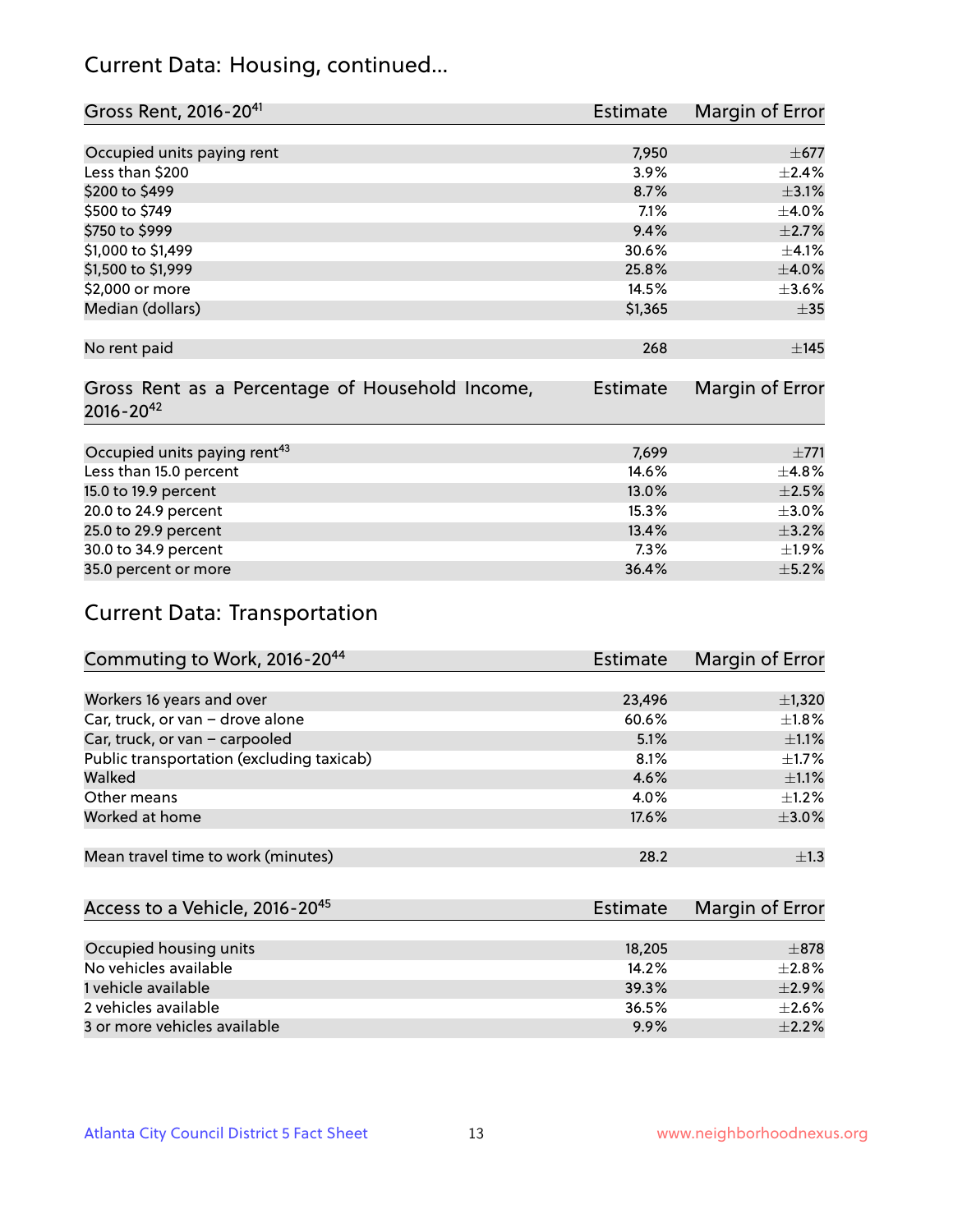### Current Data: Health

| Health Insurance coverage, 2016-2046                    | <b>Estimate</b> | Margin of Error |
|---------------------------------------------------------|-----------------|-----------------|
|                                                         |                 |                 |
| Civilian Noninstitutionalized Population                | 41,248          | $\pm$ 1,972     |
| With health insurance coverage                          | 91.0%           | $\pm$ 0.9%      |
| With private health insurance coverage                  | 79.1%           | $\pm$ 1.2%      |
| With public health coverage                             | 18.7%           | $\pm 2.2\%$     |
| No health insurance coverage                            | 9.0%            | $\pm 1.1\%$     |
| Civilian Noninstitutionalized Population Under 19 years | 6,435           | ± 6,435         |
|                                                         | 5.4%            | $\pm 2.6\%$     |
| No health insurance coverage                            |                 |                 |
| Civilian Noninstitutionalized Population 19 to 64 years | 30,847          | $\pm$ 1,672     |
| In labor force:                                         | 25,052          | $\pm$ 1,426     |
| Employed:                                               | 23,164          | $\pm$ 1,347     |
| With health insurance coverage                          | 91.4%           | $\pm 2.2\%$     |
| With private health insurance coverage                  | 90.0%           | $\pm 2.3\%$     |
| With public coverage                                    | 2.7%            | $\pm 1.1\%$     |
| No health insurance coverage                            | 8.6%            | $\pm$ 1.4%      |
|                                                         |                 |                 |
| Unemployed:                                             | 1,887           | $\pm$ 1,347     |
| With health insurance coverage                          | 71.1%           | $\pm$ 18.5%     |
| With private health insurance coverage                  | 42.5%           | ±11.3%          |
| With public coverage                                    | 30.7%           | ±14.6%          |
| No health insurance coverage                            | 28.9%           | $\pm$ 4.1%      |
|                                                         |                 |                 |
| Not in labor force:                                     | 5,795           | $\pm 730$       |
| With health insurance coverage                          | 85.9%           | $\pm$ 5.2%      |
| With private health insurance coverage                  | 70.8%           | $\pm$ 7.0%      |
| With public coverage                                    | 22.7%           | $\pm$ 6.0%      |
| No health insurance coverage                            | 14.1%           | $\pm$ 3.9%      |